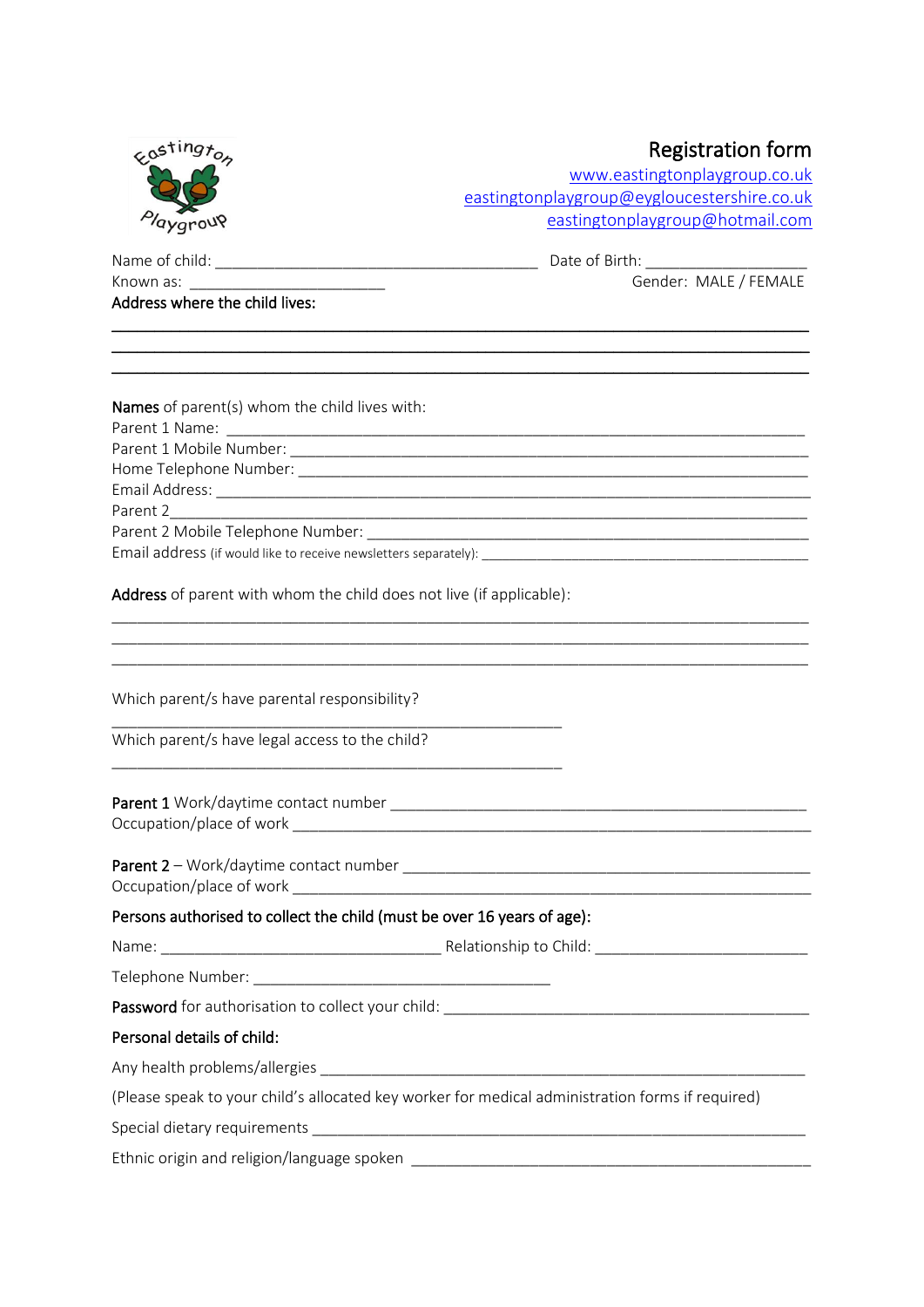Does your child have any special needs or disabilities Yes/No

Details

Name, address and telephone of health visitor:

Name, address and telephone of doctor:

Are there any other professionals involved with your child? (i.e., social services, speech and language)? Yes/No If Yes please give details:

\_\_\_\_\_\_\_\_\_\_\_\_\_\_\_\_\_\_\_\_\_\_\_\_\_\_\_\_\_\_\_\_\_\_\_\_\_\_\_\_\_\_\_\_\_\_\_\_\_\_\_\_\_\_\_\_\_\_\_\_\_\_\_\_\_\_\_\_\_\_\_\_\_\_\_\_\_\_\_\_\_\_\_\_\_\_\_\_\_\_  $\_$  ,  $\_$  ,  $\_$  ,  $\_$  ,  $\_$  ,  $\_$  ,  $\_$  ,  $\_$  ,  $\_$  ,  $\_$  ,  $\_$  ,  $\_$  ,  $\_$  ,  $\_$  ,  $\_$  ,  $\_$  ,  $\_$  ,  $\_$  ,  $\_$  ,  $\_$  ,  $\_$  ,  $\_$  ,  $\_$  ,  $\_$  ,  $\_$  ,  $\_$  ,  $\_$  ,  $\_$  ,  $\_$  ,  $\_$  ,  $\_$  ,  $\_$  ,  $\_$  ,  $\_$  ,  $\_$  ,  $\_$  ,  $\_$  , \_\_\_\_\_\_\_\_\_\_\_\_\_\_\_\_\_\_\_\_\_\_\_\_\_\_\_\_\_\_\_\_\_\_\_\_\_\_\_\_\_\_\_\_\_\_\_\_\_\_\_\_\_\_\_\_\_\_\_\_\_\_\_\_\_\_\_\_\_\_\_\_\_\_\_\_\_\_\_\_\_\_\_\_\_\_\_\_\_\_ \_\_\_\_\_\_\_\_\_\_\_\_\_\_\_\_\_\_\_\_\_\_\_\_\_\_\_\_\_\_\_\_\_\_\_\_\_\_\_\_\_\_\_\_\_\_\_\_\_\_\_\_\_\_\_\_\_\_\_\_\_\_\_\_\_\_\_\_\_\_\_\_\_\_\_\_\_\_\_\_\_\_\_\_\_\_\_\_\_\_

\_\_\_\_\_\_\_\_\_\_\_\_\_\_\_\_\_\_\_\_\_\_\_\_\_\_\_\_\_\_\_\_\_\_\_\_\_\_\_\_\_\_\_\_\_\_\_\_\_\_\_\_\_\_\_\_\_\_\_\_\_\_\_\_\_\_\_\_\_\_\_\_\_\_\_\_\_\_\_\_\_\_ \_\_\_\_\_\_\_\_\_\_\_\_\_\_\_\_\_\_\_\_\_\_\_\_\_\_\_\_\_\_\_\_\_\_\_\_\_\_\_\_\_\_\_\_\_\_\_\_\_\_\_\_\_\_\_\_\_\_\_\_\_\_\_\_\_\_\_\_\_\_\_\_\_\_\_\_\_\_\_\_\_\_

\_\_\_\_\_\_\_\_\_\_\_\_\_\_\_\_\_\_\_\_\_\_\_\_\_\_\_\_\_\_\_\_\_\_\_\_\_\_\_\_\_\_\_\_\_\_\_\_\_\_\_\_\_\_\_\_\_\_\_\_\_\_\_\_\_\_\_\_\_\_\_\_\_\_\_\_\_\_\_\_\_\_ \_\_\_\_\_\_\_\_\_\_\_\_\_\_\_\_\_\_\_\_\_\_\_\_\_\_\_\_\_\_\_\_\_\_\_\_\_\_\_\_\_\_\_\_\_\_\_\_\_\_\_\_\_\_\_\_\_\_\_\_\_\_\_\_\_\_\_\_\_\_\_\_\_\_\_\_\_\_\_\_\_\_ \_\_\_\_\_\_\_\_\_\_\_\_\_\_\_\_\_\_\_\_\_\_\_\_\_\_\_\_\_\_\_\_\_\_\_\_\_\_\_\_\_\_\_\_\_\_\_\_\_\_\_\_\_\_\_\_\_\_\_\_\_\_\_\_\_\_\_\_\_\_\_\_\_\_\_\_\_\_\_\_\_\_

\_\_\_\_\_\_\_\_\_\_\_\_\_\_\_\_\_\_\_\_\_\_\_\_\_\_\_\_\_\_\_\_\_\_\_\_\_\_\_\_\_\_\_\_\_\_\_\_\_\_\_\_\_\_\_\_\_\_\_\_\_\_\_\_\_\_\_\_\_\_\_\_\_\_\_\_\_\_\_\_\_\_ \_\_\_\_\_\_\_\_\_\_\_\_\_\_\_\_\_\_\_\_\_\_\_\_\_\_\_\_\_\_\_\_\_\_\_\_\_\_\_\_\_\_\_\_\_\_\_\_\_\_\_\_\_\_\_\_\_\_\_\_\_\_\_\_\_\_\_\_\_\_\_\_\_\_\_\_\_\_\_\_\_\_ \_\_\_\_\_\_\_\_\_\_\_\_\_\_\_\_\_\_\_\_\_\_\_\_\_\_\_\_\_\_\_\_\_\_\_\_\_\_\_\_\_\_\_\_\_\_\_\_\_\_\_\_\_\_\_\_\_\_\_\_\_\_\_\_\_\_\_\_\_\_\_\_\_\_\_\_\_\_\_\_\_\_

Do we have your consent that if required, your child will be taken by staff to the nearest Accident and Emergency unit to be examined, treated or admitted as necessary, on the understanding that I/we have been informed and are on our way to the hospital? Yes/No

Do we have your consent to give Calpol/Piriton to your child in an emergency? Yes/No

Do we have your consent for outings/walks etc. outside the playgroup? This includes walks to Eastington Co-op and walks around the village. Yes/No

Do we have your consent to apply sun cream provided by yourself? Yes/No

Do we have your consent to take photos of your child and display them within the setting /other children's learning journeys? Yes/No

Do we have your consent to take photos of your child to be included to publicise activities that the children have been interested in, on?

Eastington Playgroup Facebook Page: Yes/No Eastington Playgroup Website: Yes/No Other Publicity: Yes/No

Do we have your consent to take your child's learning journey home to update and plan for their interests? Yes/No

Do we have your consent for your child to use the internet for topic related programmes that are supervised by staff at all times? Yes/No

Do you give your consent for the staff of Eastington Playgroup to physically restrain your child to prevent them from harming themselves or other children? By physical restraint we mean lifting children off equipment if they will not come off when asked and picking them up if they will not separate from parents at drop off. Staff will only do this when necessary and will inform you on the day when this happens. This consent is part of the new Early Years Foundation Stage Framework and in accordance with our updated behaviour policy. Physical Yes/No